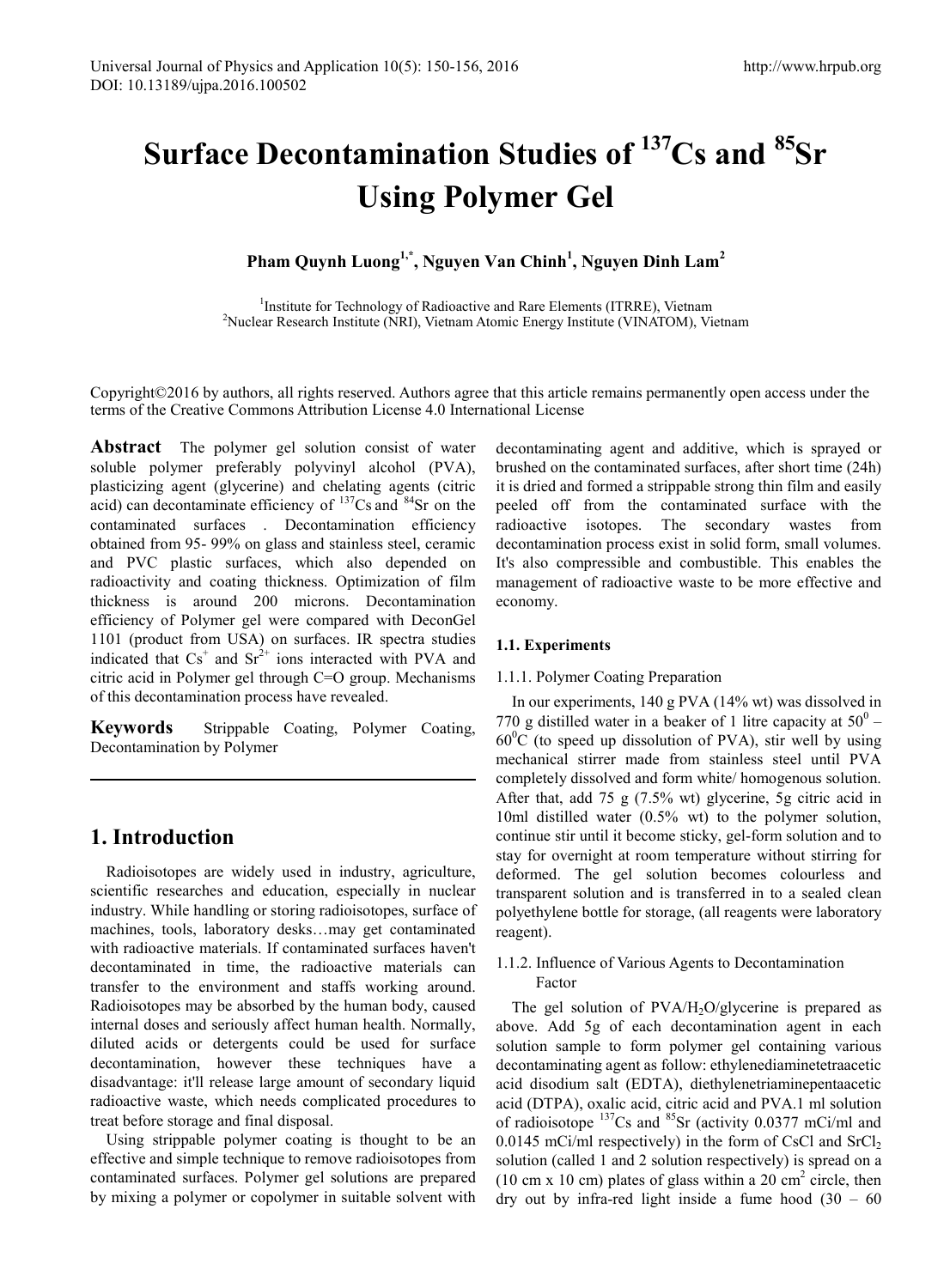minutes). Activity on the surfaces was measured right after drying of the solution by MED-CoMo170 survey meter, then cover the contaminated areas with 2.0 g polymer gel, peel off the coating after drying (about 24 h) and measure activity again. Decontamination capability of polymer coating is represented by  $K(\%)$  decontamination efficiency or DF decontamination factor and calculated by following formula [9]:

$$
K(\%) = [(A_j - A_f)/A_i]^*100
$$
 (1)

$$
DF = A_i / A_f \tag{2}
$$

Where:  $A_i$  is the surface radioactivity before decontamination

 $A_f$  is the surface radioactivity after decontamination



**Figure 1.** MED - CoMo 170 survey meter and glass plates

## 1.1.3. Influence of Polymer Coating Thickness to Decontamination Factor

About 1 ml of 1 and 2 solutions was spread on stainless steel plates within a 20  $\text{cm}^2$  circle, then dry out and cover contaminated area with various amount of polymer gel: 0.7 g;  $1.0$  g;  $2.0$  g;  $3.0$  g, equivalent to various thickness:  $90$ ; 110; 220; 340 microns respectively (coating thickness is measured by spline micrometer). Decontamination factor (DF) related to each coating thickness is calculated by formula (2)

#### 1.1.4. Influence of Activities to Decontamination Factor

On the surface of 8 plates of glass, apply 0.5 ml; 1.0 ml; 1.5 ml; 2.0 ml of 1 and 2 solutions within a 20 cm<sup>2</sup> circle, dry out and cover about 2.0 g polymer gel. The polymer coating

is peeled off after drying. Activity before and after decontamination is measured by MED-CoMo170 survey meter. DF related to each activity is calculated by formula (2)

## **1.2. Decontamination Factor of Polymer Gel and Decongel 1101 on Various Surfaces**

On the surface of glass, stainlesssteel, mild steel, ceramic, PVC plastic plates, apply 1.0 ml of 1 and 2 solutions within a  $20 \text{ cm}^2$  circle, dry out and cover contaminated area by 2.0 g polymer gel and Decongel 1101 (supply by CBI Polymer US) separately. Decontamination factor related to Polymer gel and Decongel 1101 on each surface is calculated by formula (2)

## **1.3. Interaction of PVA and Polymer Gel (Gel) with Cesium and Strontium Ion**

1.0 mg/ml  $SrCl<sub>2</sub>$  and CsCl solution were prepared separately. Apply 0.5 ml of these solutions on 50.0 mm diameter pieces of stainless steel. Dried out and covered it by PVA solution, Polymer gel separately. The coatings were peeled off after drying and were analyzed by XRF and FTIR (pellet compressed with KBr)

## **2. Results and Discussion**

#### **2.1. Influence of Various Agents to Decontamination Factor**

Decontamination experiments of 2 isotopes  $^{137}Cs$  and  $^{85}Sr$ indicated that polymer gel with decontaminating agents has much higher DF than those of single PVA gel but the DF of polymer gel with citric acid is highest compared to the DF of others because of this case citric acid not only acts as acid but also as a chelating agent. In this case, citric acid can form chelating complexes with Sr and Cs ions but Sr ion is much better. As the result, the DF of polymer gel with all the agents for  ${}^{85}Sr$  was higher than that for  ${}^{137}Cs$ . It is possible that  $Sr^{2+}$  ion interacts with polymer gel (decontaminating agents in polymer gel) better than  $Cs^+$  ions does. The nature of this interaction is mixed chemistry and mechanics but the chemical interaction is much stronger than the mechanism. Fig.2



**Figure 2.** Decontamination factor of Polymer gel with various agents for <sup>85</sup>Sr and <sup>137</sup>Cs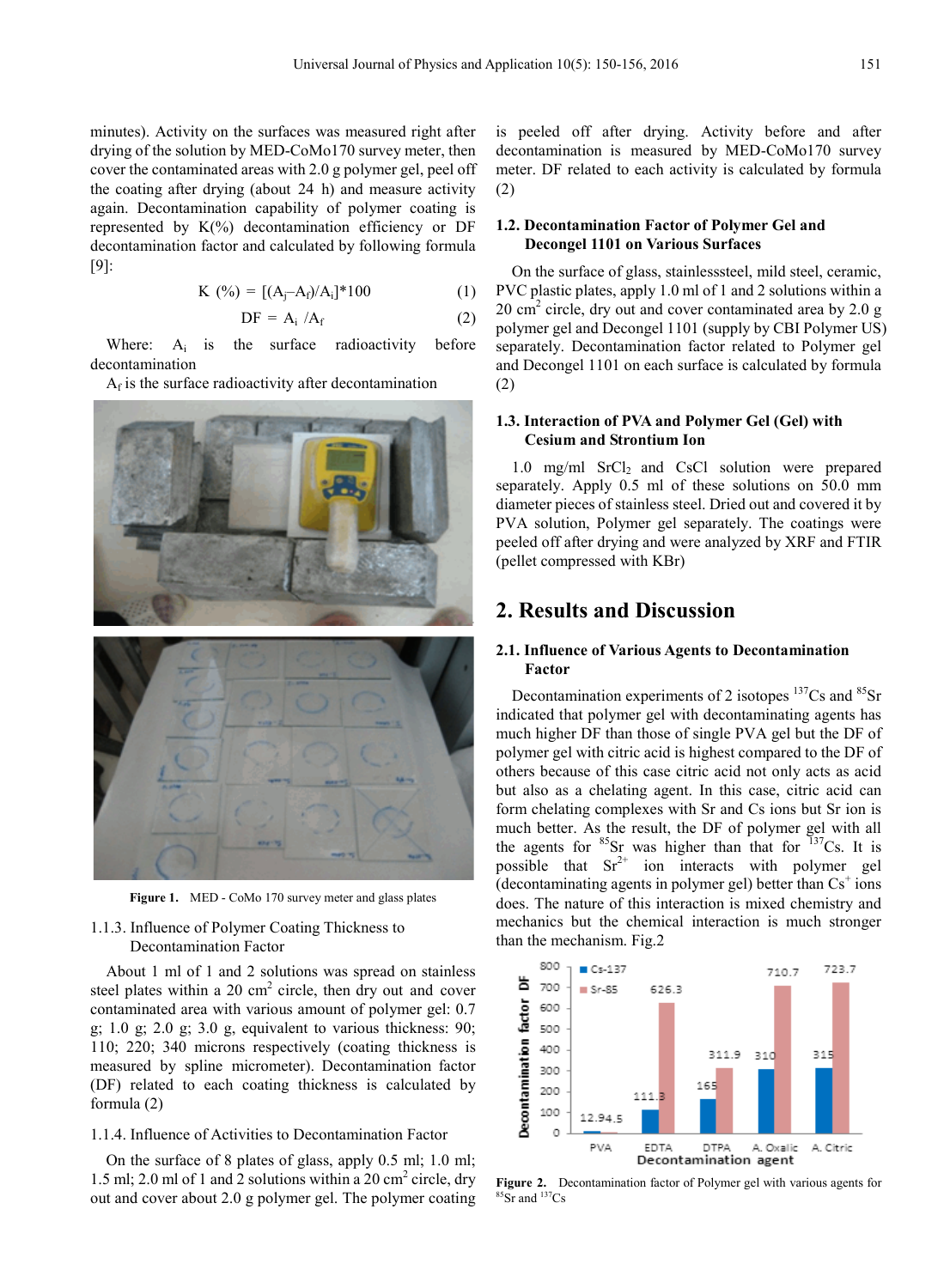## **2.2. Influence of Polymer Coating Thickness to Decontamination Factor**

The results showed that DF of these isotopes also depends on thickness of coating. DF got highest value with thickness from 110 to 220 microns (equivalent to  $0.8 - 1.0$  l/m<sup>2</sup> surface). At 90 microns thickness, there's too little of gel, so coating film can't absorb all radioisotopes. At thickness of 340 microns, the coating is too thick so that can't dry out completely within 24 hours under the room temperature. Fig. 3



Figure 3. Influence of polymer coating thickness to decontamination factor

## **2.3. Influence of Activities to Decontamination Factor**

Experiments showed that in the range of studied activities, the higher activity of  $^{137}Cs$  and  $^{85}Sr$ , the lower decontamination factor we can obtained, because at high activity, the density of Cs and Sr ion is very high and they will compete with each other in interaction with decontaminating agent or they possible need more agents for this removal process completely.



**Figure 4.** Decontamination factor of polymer gel for various activities of <sup>137</sup>Cs and <sup>85</sup>Sr

Difference between DF of polymer gel for  $137Cs$  and  $85Sr$ depend on characteristic of each isotope and their interaction ability with agents in polymer gel, especially with citric acid. This result showed that decontamination factor depends on much of activity. The DF of  $137Cs$  and  $85Sr$  on the glass plate are demonstrated in fig. 4.

# **3. Decontamination Factor of Polymer Gel and DeconGel 1101 on Various Surfaces**

Decontamination factor of polymer gel for  $^{137}Cs$  and  $^{85}Sr$ has great difference on various surfaces, for both of  $137Cs$ and  $85$ Sr, the DF decreased in the order: glass > stainless steel > ceramic > plastic > mild steel. The DF of mild steel is the lowest because this surface isn't smooth and radioactive solution can invade deeper inside material, out of reach of the polymer coating. On the other hand, Fe in mild steel can interact with acidic solution, produce a layer of FeCl3, that prevent polymer coating to access radioactive isotopes and decrease effectiveness. Results in table 1 showed that DF great depends on porosity, smoothness of each surface. Decontamination efficiency (K%) reach 95 % value on all surfaces and 98% on glass and stainless steel. After decontamination, all activity of surfaces  $(A_f)$  are below 3.7 Bq/cm<sup>2</sup>, satisfy the regulations of IAEA for  $\beta$  and γ contaminated surface [7].

Table 1. Decontamination factor of polymer gel for <sup>137</sup>Cs and <sup>85</sup>Sr on different surfaces.

| Surface                   | Radioisotope         | $A_i$<br>(Bq/cm <sup>2</sup> ) | $A_f$<br>(Bq/cm <sup>2</sup> ) | DF    | K<br>$(\%)$ |
|---------------------------|----------------------|--------------------------------|--------------------------------|-------|-------------|
| Glass                     | $137$ Cs             | 22.6                           | 0.07                           | 315   | 99.7        |
|                           | ${}^{85}Sr$          | 155.4                          | 0.21                           | 723.7 | 99.9        |
| <b>Stainless</b><br>steel | ${}^{137}Cs$         | 24.2                           | 0.64                           | 38.1  | 97.4        |
|                           | ${}^{85}\mathrm{Sr}$ | 70.3                           | 0.36                           | 196.6 | 99.5        |
| Ceramic                   | ${}^{137}Cs$         | 24.3                           | 0.87                           | 27.9  | 96.4        |
|                           | ${}^{85}Sr$          | 77                             | 0.78                           | 98.3  | 99.0        |
| <b>PVC</b><br>plastic     | ${}^{137}Cs$         | 22.5                           | 0.84                           | 26.8  | 96.3        |
|                           | ${}^{85}Sr$          | 77.7                           | 0.99                           | 78.2  | 98.7        |
| Mild<br>steel             | $^{137}\mathrm{Cs}$  | 27.9                           | 1.31                           | 21.3  | 95.3        |
|                           | ${}^{85}Sr$          | 92.7                           | 2.50                           | 37.1  | 97.3        |

Results of experiment also showed that DF of DeconGel 1101 is higher than polymer gel on most of surfaces for both <sup>137</sup>Cs and <sup>85</sup>Sr but the difference isn't noticeable, fig. 5. The different polymer gel has different behavior on the same surface because each polymer gel has different compositions and decontamination agents, that led to interact with isotopes also differently and the decontamination ability are also different. For the same polymer gel, the decontamination capabilities for a particular isotope are different on various surface, it great depends on the characteristics of each surface. In addition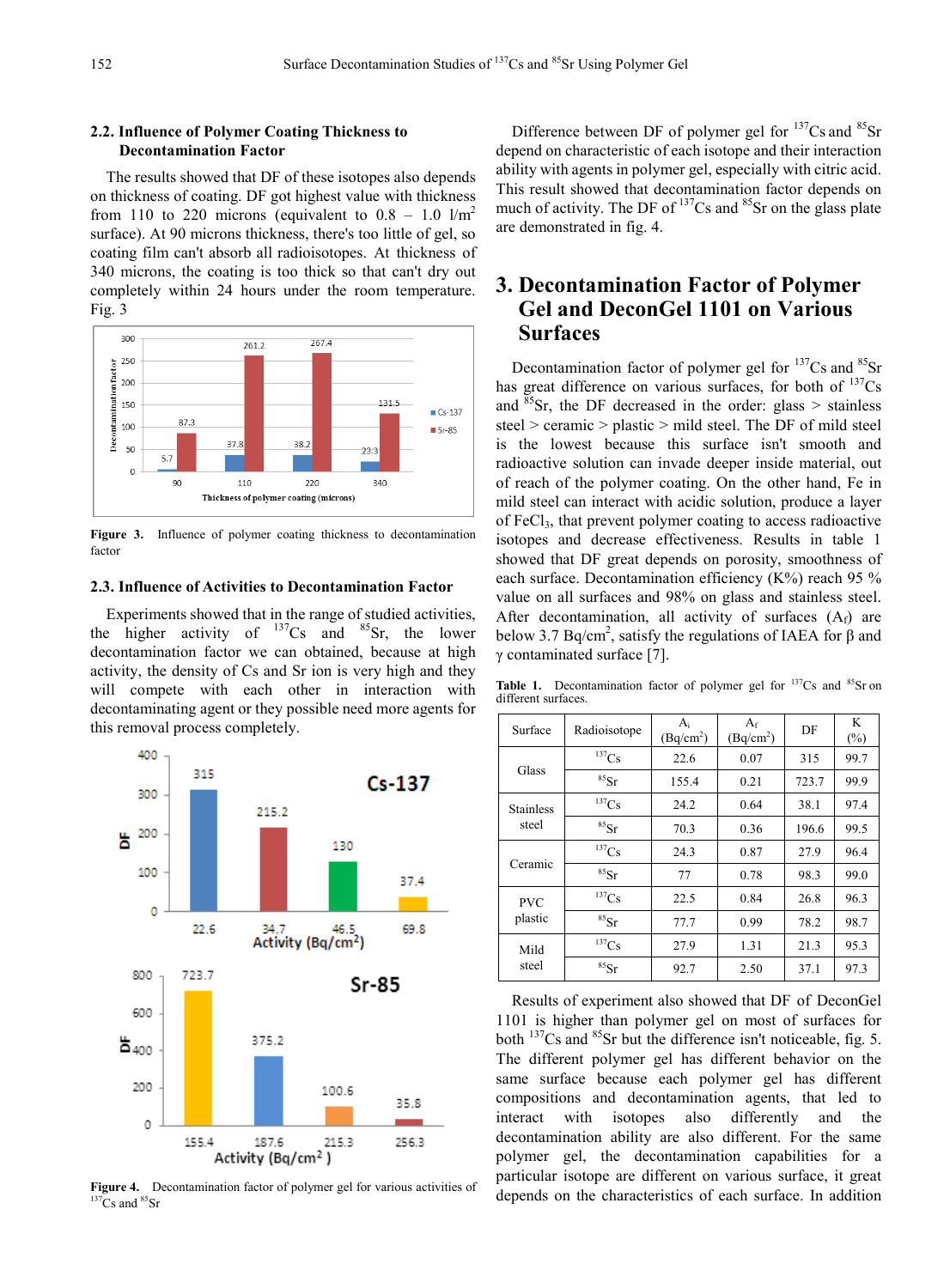both of two gels can remove medical radioisotopes such as  $131I$ ,  $32P$ ,  $99mTc$  on the surfaces with decontamination efficiency  $(K\%)$  reached 99 % [8]. The DF of two polymer gels for  $137$ Cs and  $85$ Sr on various surfaces is demonstrated in fig.5.

# **4. Interaction of PVA, Polymer Gel (gel) with Cesium, Strontium Ions**

#### **4.1. FTIR Spectra of PVA, PVA- Cs and Gel, Gel-Cs**

In figure 6 and 7, the stretching frequency of carbonyl group (C=O) of PVA, gel was compared with that of PVA-Cs, gel-Cs. There is a shift in wave number of (C=O) group: from 1710.11 and 1652.00 cm<sup>-1</sup>(PVA) to 1637.13  $cm^{-1}$  (PVA-Cs) [6]. In the case of gel and gel-Cs, there is also a shift from 1714.46 and 1636.14  $cm^{-1}$ (gel) to 1695.06 and  $1623.21$  cm<sup>-1</sup>(gel-Cs). The carbonyl group of gel contributed mainly from citric acid and in PVA from acetate groups which did not undergo hydrolysis in the production process of PVA from polyvinyl acetate [2]. It is indicating that there is interaction between cesium ion and carbonyl group (C=O) in PVA and polymer gel.



Figure 5. DF of DeconGel 1101 and Polymer gel for <sup>137</sup>Cs and <sup>85</sup>Sr on various surfaces

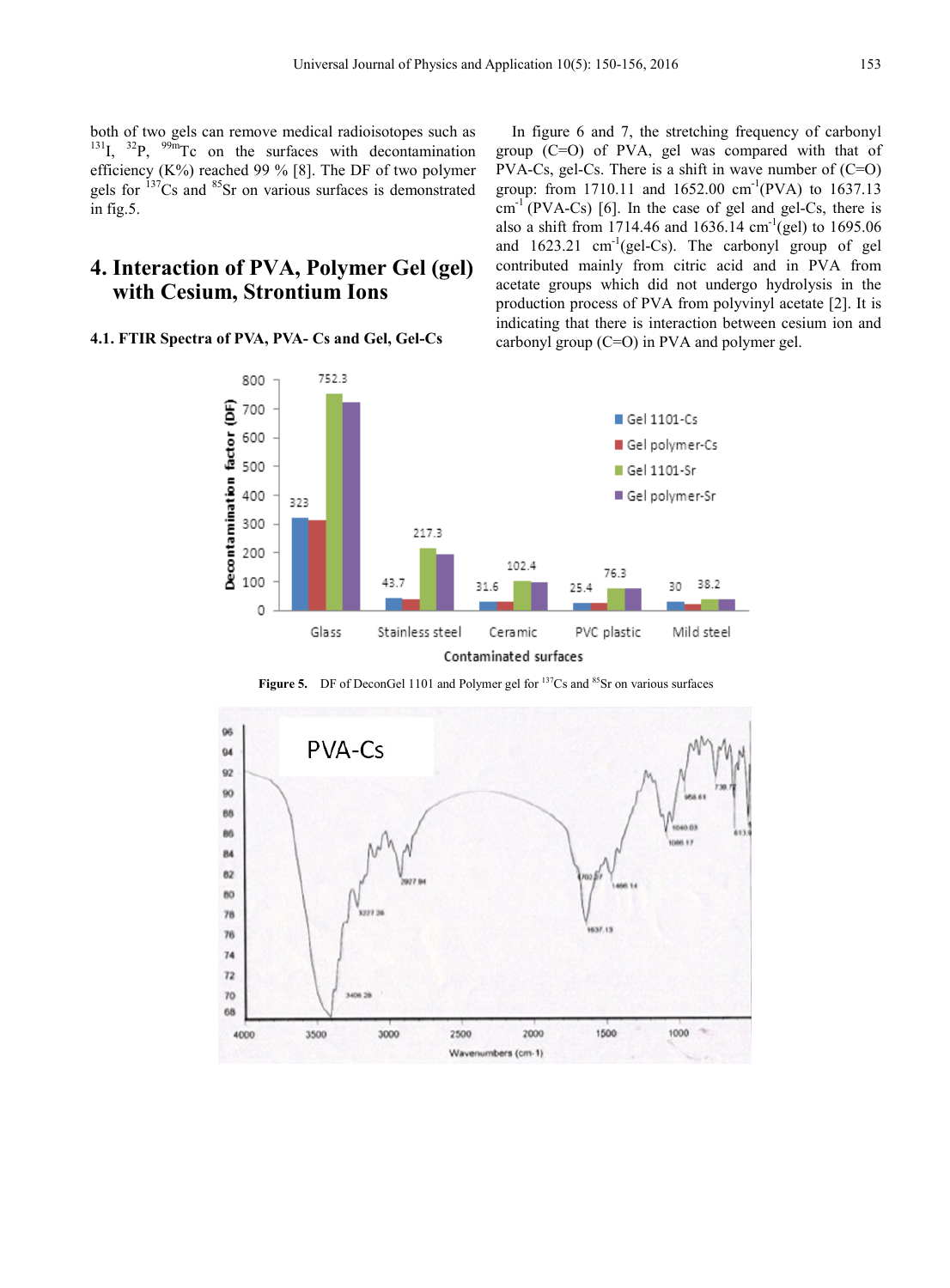

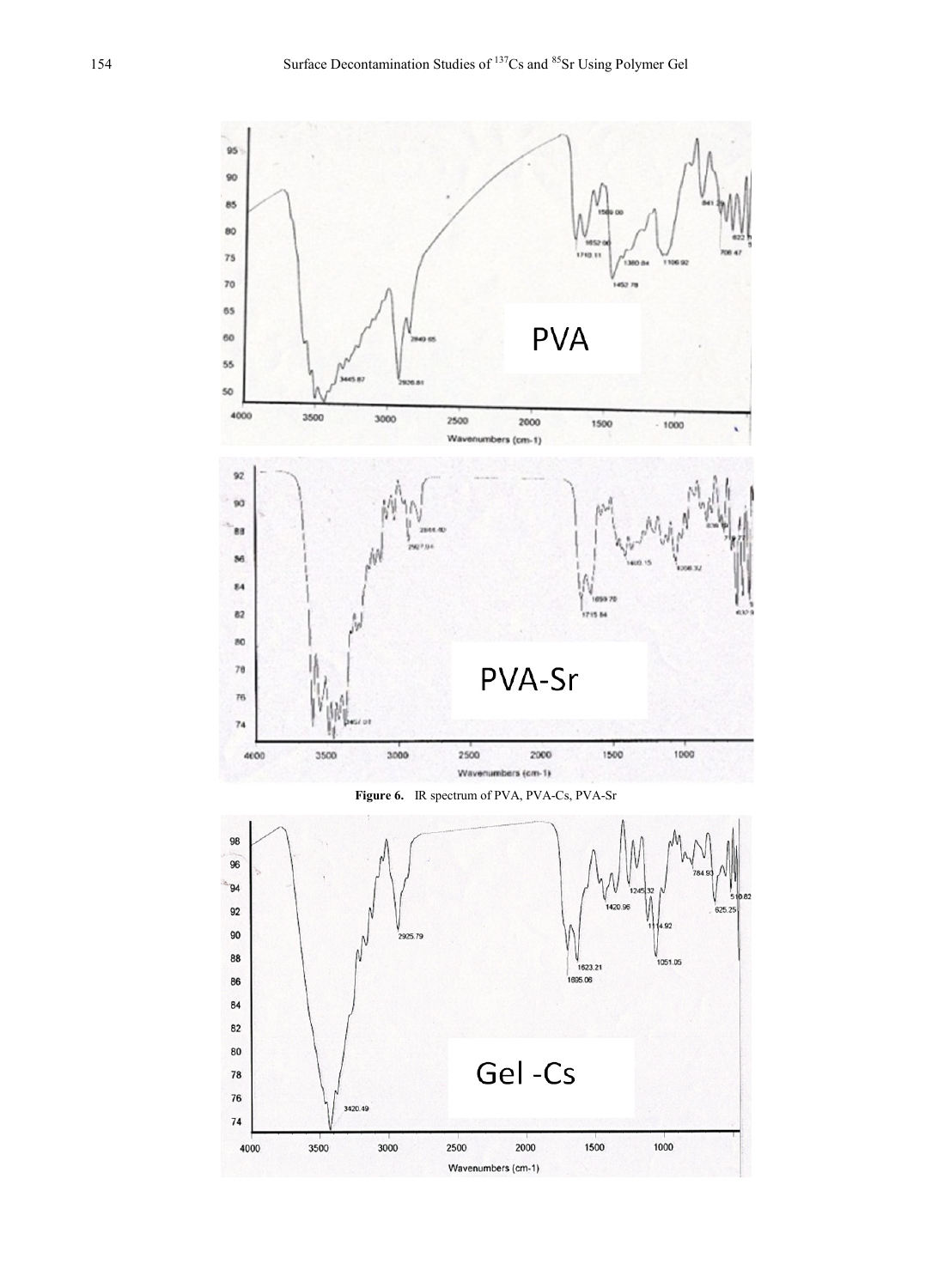

**Figure 7.** IR spectrum of gel, gel-Cs, gel-Sr.

# **5. Mechanism of Decontamination Process by Polymer Gel**

The solutions of SrCl<sub>2</sub>, CsCl are dissociated in to  $Cs^+$ ,  $Sr^{2+}$ , Cl<sup>-</sup>, Na<sup>+</sup> ions. These ions stick to the surface or diffuse in to studied specimen through small capillaries. The adhesion and diffusion abilities depend on characteristics, radium of each ion, the smoothness, porosity and size of capillaries. Citric acid is in polymer gel, that has three carboxyl groups, capable of forming chelate complex with metals, especially with Cs, Sr ions in following equation:

$$
Cs^{+} + HL^{3-} \rightarrow CsHL^{2-}
$$

$$
Sr^{2+} + HL^{3-} \rightarrow SrHL^{-}
$$

Stability constant  $(K)$  of CsHL<sup>2-</sup> and SrHL<sup>-</sup> complexes is 0.32 and 3.05 respectively at  $25^{\circ}$ C [5]. It means that citric acid can forms chelating complex with Sr ion better than with Cs ion. This is the same the results obtained from decontamination process in 2.1. XRF spectra of Cs and Sr ions in membrane of polymer gel are in fig. 8. Hence, decontamination process of  $^{137}Cs$  and  $^{85}Sr$  by polymer gel is possible combined by two mechanisms: chemistry and mechanics but chemistry is much stronger than mechanics.